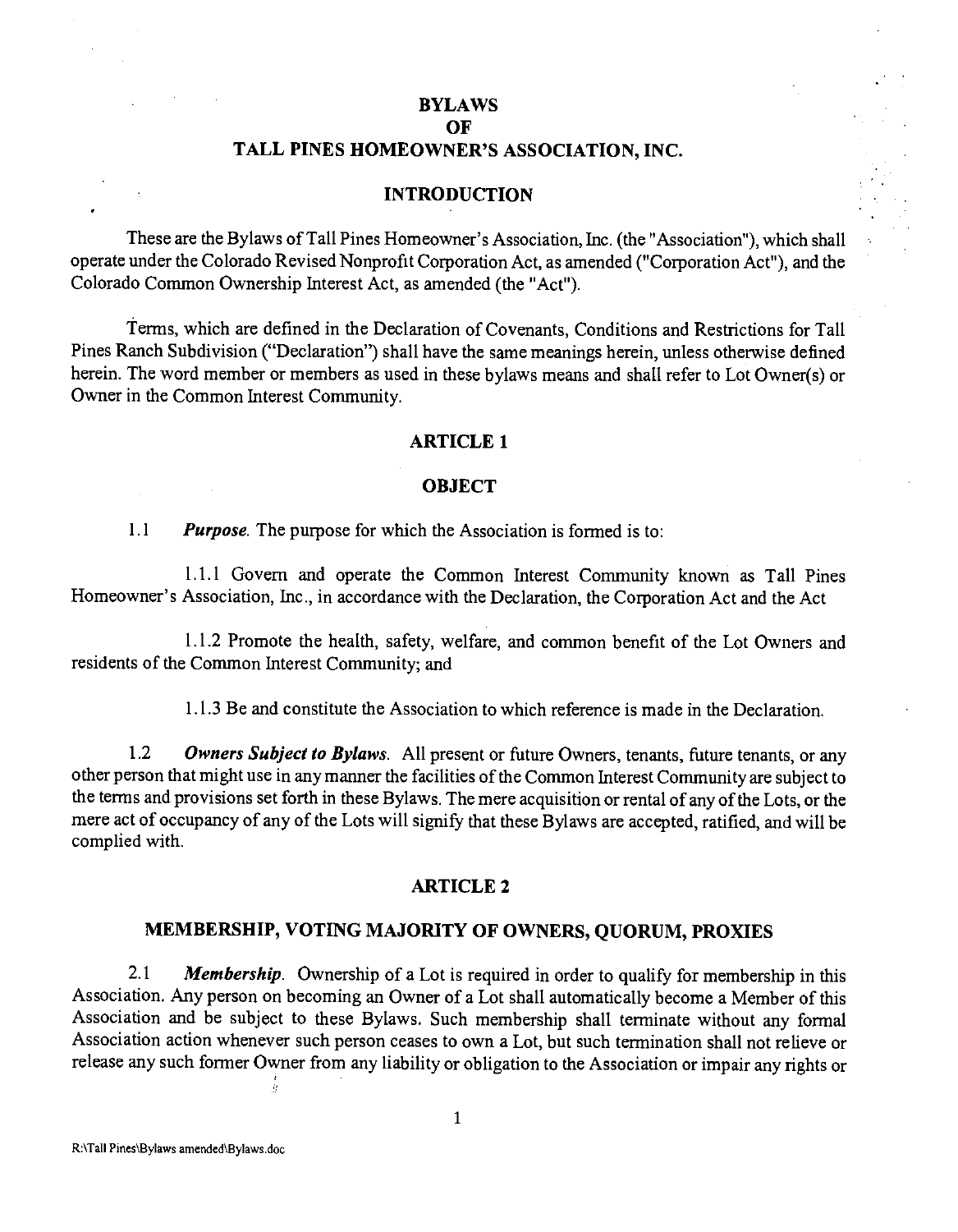remedies which the Association may have against such former Owner arising out of or in any way connected with ownership of a Lot and membership in the Association.

# 2.2 Voting.

2.2.1 Votes are allocated among the Members as set forth in the Declaration. If title to any Lot shall be held by two (2) or more persons, then each such person shall be a Member of this Association, provided, however, that the voting rights of such Owners shall not be divided but shall be exercised as if the Owner consisted of only one (1) person in accordance with the proxy or other designation made by the persons constituting such Owner. If only one (1) of several Owners of a Lot is present at a meeting of the Association, the Owner present is entitled to cast all the votes allocated to the Lot. If more than one (1) of the owners are present, the votes allocated to the Lot may be cast only in accordance with the agreement of a majority in interest of the owners. There is majority agreement if any one (1) of the Owners casts the votes allocated to the Lot without protest being made promptly to the person presiding over the meeting by another Owner of the Lot.

2.2.2 Votes allocated to a Lot may be cast under a proxy duly executed by an Owner. If a Lot is owned by more than one (1) person, each Owner of the Lot may vote or register protest to the casting of votes by the other Owners of the Lot through a duly executed proxy. An Owner may revoke a proxy given under this section only by actual written notice of revocation to the person presiding over a meeting of the Association. A proxy is void if it is not dated or purports to be revocable without notice. A proxy terminates eleven (11) months after its date, unless it provides otherwise. The Secretary of the Association must bring all proxies to each meeting where the Owners are entitled to vote and all proxies shall be available for inspection by the officers of the Association and by any Owner in attendance at such meeting. A proxy need not be an Owner. All proxies must be in writing and may be either general or for a particular meeting.

2.2.3 The vote of a corporation may be cast by any officer of that corporation in the absence of express notice of the designation of a specific person by the Board of Directors or bylaws of the owning corporation. The vote of a partnership may be cast by any general partner of the partnership in the absence of express notice of the designation of a specific person by the partnership. The vote of a limited liability company may be cast by any manager of the limited liability company in the absence of express notice of the designation of a specific person by the limited liability company. The presiding officer of the meeting may require reasonable evidence that a person voting on behalf of a corporation, partnership or limited liability company owner is qualified to vote.

2.2.4 Votes allocated to a Lot owned by the Association may not be cast.

2.2.5 The Declarant, its successors or assigns, may exercise the voting rights allocated to Lots owned by it.

2.2.6 Cumulative voting in the election of the Board of Directors shall not be permitted.

2.3  $Quorum. Except as otherwise provided in these By laws or in the Declaration, the presence$ at the beginning of any meeting of the Association in person or byproxy of twenty-five percent (25%) of the votes entitled to be cast shall constitute a quorum present throughout the meeting.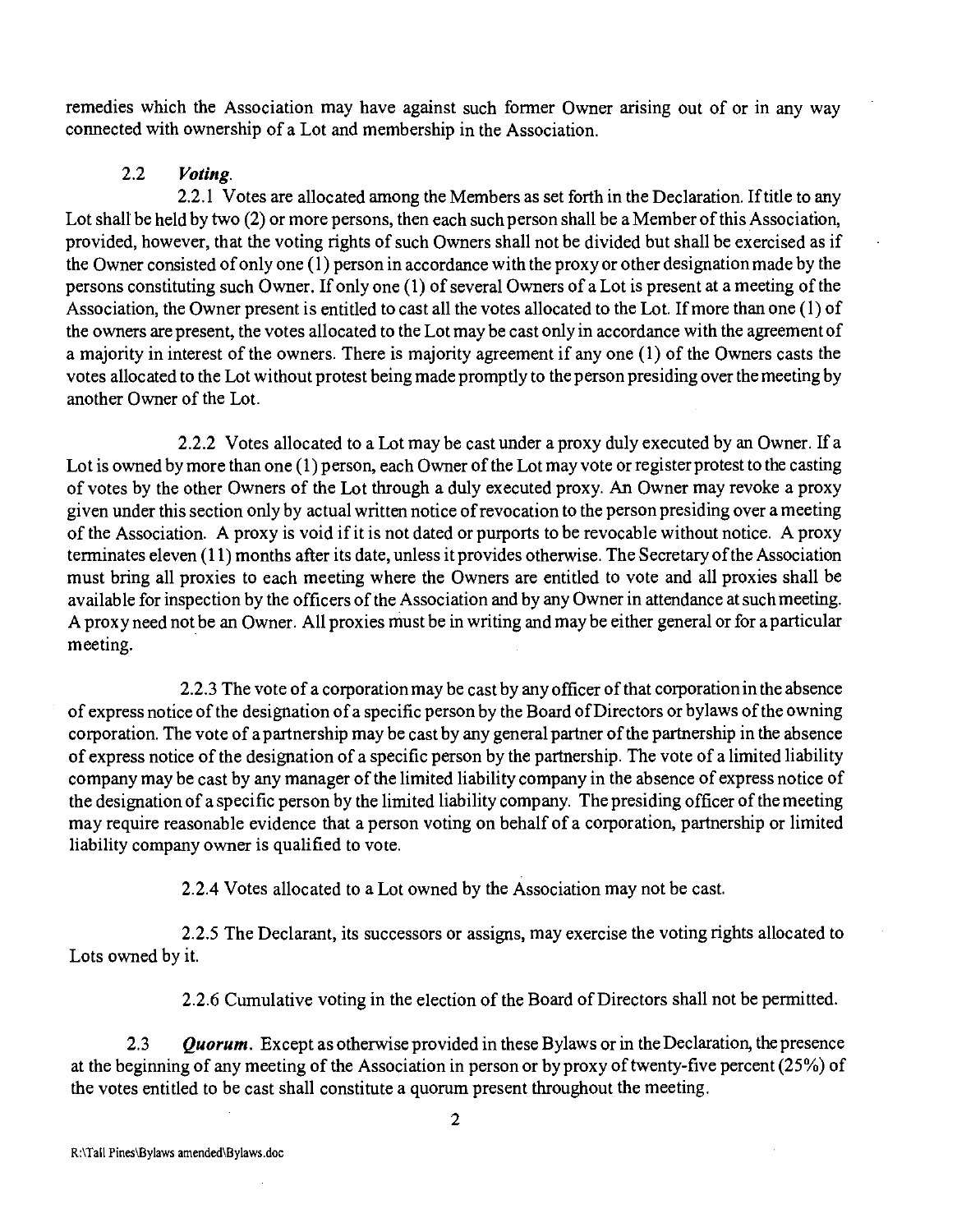2.4 Majority Vote. The vote of a majority of the Owners present in person or by proxy at a meeting at which a quorum shall be present shall be binding upon all Owners for all purposes except where a higher percentage vote is required in the Declaration, these Bylaws or by law.

#### ARTICLE 3

#### ASSOCIATION MEETINGS

3.1 Place of Meetings. Meetings of the Owners shall be held at the Common Interest Community or at such place within the State of Colorado as the Board of Directors may determine, so long as such alternate location is reasonably convenient to the Owners.

3.2 Annual Meeting. The annual meetings of the Association shall be held each year on such date as shall be selected by the Board of Directors. At such meetings, the Owners may transact such business of the Association as may properly come before the meeting. At each annual meeting, members of the Board of Directors shall be elected by ballot of the Owners in accordance with the provisions of Article 4 of these Bylaws. The Owners may transact such other business as may properly come before them at these meetings.

3.3 Special Meetings. Special meetings of the Association may be called by the President of the Association, by a majority of the members of the Board of Directors, or by Owners having twenty percent (20%) of the votes in the Association.

3.4 Notice of Association Meetings. The Secretary of the Association shall cause notice of meetings of the Owners of the Association to be hand-delivered or sent prepaid byUnited States mail to the mailing address of each Lot or to any other mailing address designated in writing by an Owner, not less than ten (10) nor more than fifty (50) days in advance of a meeting. The notice of any meeting must state the time and place of the meeting and the items on the agenda, including the general nature of any proposed amendment to the Declaration or to these Bylaws, and any proposal to remove an officer or member of the Board of Directors.

3.5 *Waiver of Notice*. Any Owner may, at any time, waive notice of any meeting of the Association in writing, and the waiver shall be deemed the same as receipt of notice. A waiver of notice, signed by all of the Owners before, at, or after any meeting shall be a valid substitute for notice. The certificate of the Secretary of the Association that notice was properly given as provided in these Bylaws shall be prima facie evidence thereof

3.6 Adjourned Meetings. If any meeting of the Association cannot be convened because a quorum has not attended or if the business of the meeting cannot be concluded, then in that event, a majority of the Owners who are present, either in person or by proxy, may adjourn the meeting from time to time until a quorum is obtained or until a conclusion can be reached. At any such adjourned meeting, any business, which might have been transacted at the meeting as originally called, may be transacted without further notice.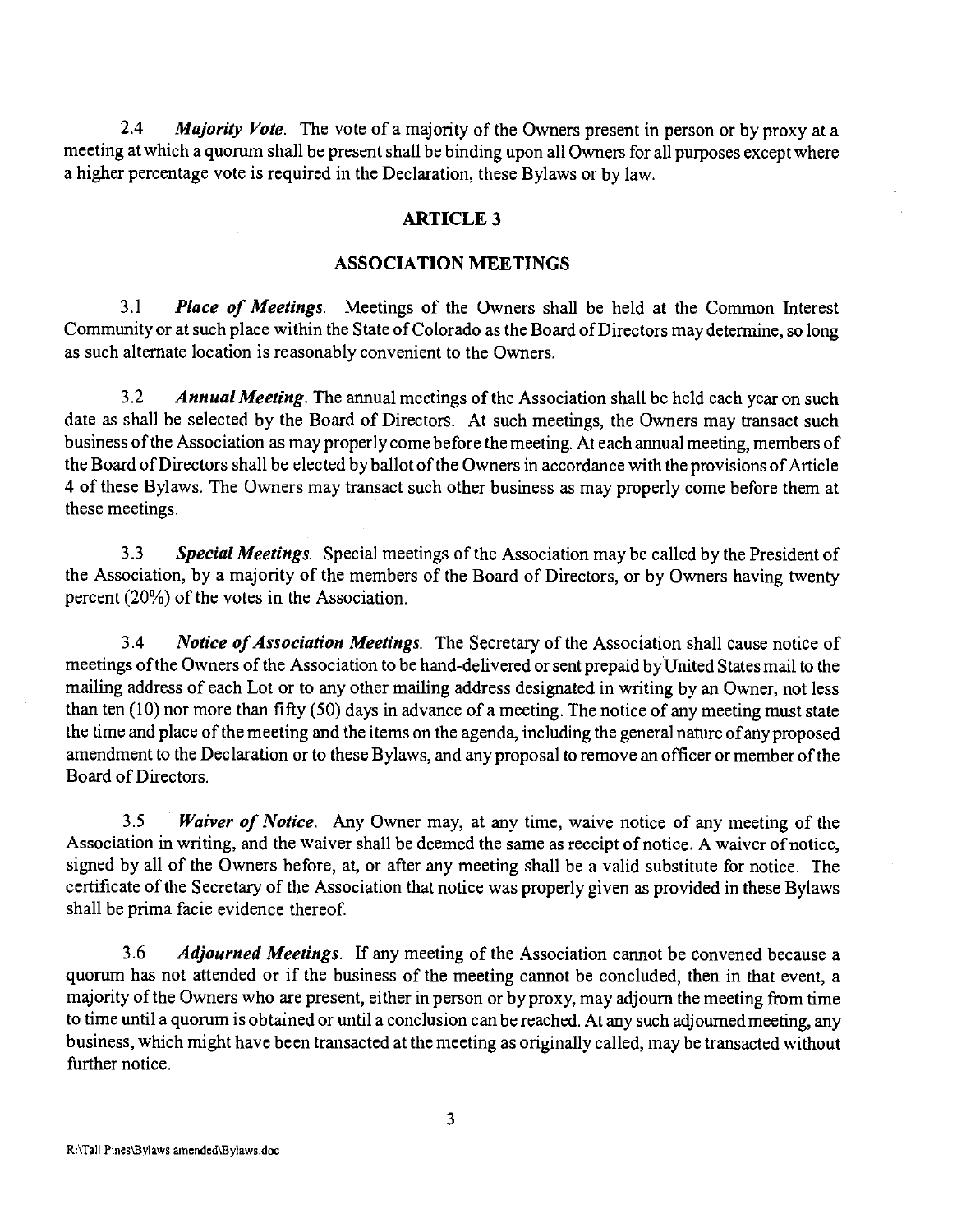3.7 Rules of Meetings. The Board of Directors may prescribe reasonable rules for the conduct of all meetings of the Board of Directors and Owners and in the absence of such rules, simplified Robert's Rules of Order shall be used.

### ARTICLE 4

#### BOARD OF DIRECTORS

4.1 Association Responsibilities. The Association has the responsibility to manage the Common Elements and to administer the Common Interest Community, acting through the Board of Directors. In the event of any dispute or disagreement between any Owners relating to the Common Interest Community, or any questions of interpretation or application of the provisions of the Declaration or Bylaws, such dispute or disagreement shall be submitted to the Board of Directors. The determination of such dispute or disagreement by the Board of Directors shall be binding on each and all such Owners, subject to the right of Owners to seek other remedies provided by law after such determination by the Board of Directors,

4.2 Number and Qualification. The Board of Directors shall be composed of five (5) persons elected from among the Owners, as provided in the Articles. In the case of Declarant or other corporate or partnership Owners, the officers, directors, employees, partners or agents of such entities maybe members of the Board. The number of directors may be increased or decreased by amendment of these Bylaws; provided, however, that the number of directors shall be either three (3) or five (5).

4.3 Powers and Duties. The Board of Directors shall have the powers and duties necessary for the administration of the affairs of the Association and for the operation and maintenance of a first class residential planned community project. The Board of Directors may do all such acts and things as are not bylaw, the Articles, these Bylaws or the Declaration either prohibited or directed to be exercised and done by the Owners directly.

4.4 Other Powers and Duties. The Board of Directors shall be empowered and shall have the duties as follows:

4.4.1 To administer and enforce the covenants, conditions, restrictions, easements, uses, limitations, obligations and all other provisions set forth in the Declaration and in the Articles and these Bylaws;

4.4.2 To establish, make and enforce compliance with such reasonable rules and regulations as may be necessary for the operation, use and occupancy of the Common Interest Community and the Common Elements with the right to amend same from time to time. A copy of such rules and regulations shall be delivered or mailed to each Owner promptly upon the adoption thereof;

4.4.3 To keep in good order, condition and repair all of the Common Elements and all items of personal property, if any, used in the enjoyment of the entire Common Interest Community;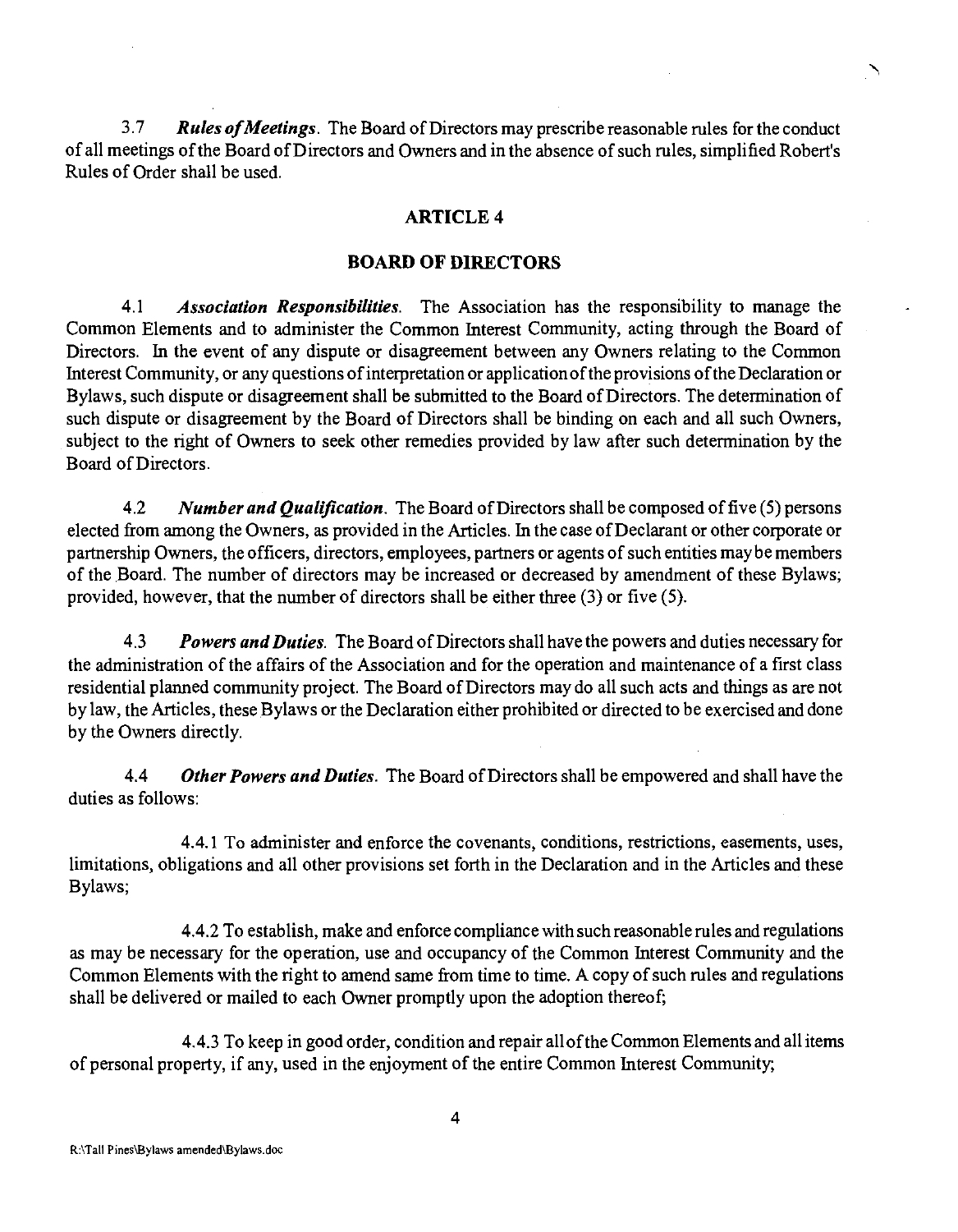4.4.4 To obtain and maintain to the extent obtainable all policies of insurance required by the Declaration;

4.4.5 To periodically fix, determine, levy and collect the Assessments to be paid by each of the Owners towards the Common Expenses of the Association and to adjust, decrease or increase the amount of the Assessments, refund any excess Assessments to the Owners or credit any excess of Assessments over expenses and cash reserves to the Owners against the next succeeding assessment period; to levy and collect Special Assessments in accordance with the provisions of the Declaration, whenever in the opinion of the Board of Directors it is necessary to do so in order to meet increased operating or maintenance expenses or costs, or additional capital expenses, or because of emergencies;

4.4.6 To impose penalties and collect Delinquent Assessments by suit or otherwise and to enjoin or seek damages from an Owner as is provided in the Declaration and these Bylaws;

4.4.7 To protect and defend the Common Interest Community from loss and damage by suit or otherwise;

4.4.8 To borrow funds and to give security therefor in order to pay for any expenditure or outlay required pursuant to the authority granted by the provisions of the Declaration or these Bylaws and to execute all such instruments evidencing such indebtedness as the Board of Directors may deem necessary or desirable;

4.4.9 To enter into contracts within the scope of their duties and powers;

4.4.10 To establish bank accounts that are interest bearing or non.interest bearing, as maybe deemed advisable by the Board of Directors;

4.4.11 To keep and maintain detailed, full and accurate books and records showing in chronological order all of the receipts, expenses or disbursements pursuant to appropriate specificity and itemization and to permit inspection thereof as is provided in the Declaration, and, upon the vote of Owners representing an aggregate ownership percentage interest of at least fifty-one percent (51%) of the Common Elements, to cause a complete audit to be made of the books and records by a competent certified public accountant;

4.4.12 To prepare and deliver annually to each Owner a statement showing receipts and expenses since the last such statement;

4.4.13 To designate and remove the personnel necessary for the operation, maintenance, repair and replacement of the Common Elements; and

4.4.14 In general, to carry on the administration of the Association and to do all of those things necessary and/or desirable in order to carry out the governing and operating of the Common Interest Community, except as expressly prohibited by the Act.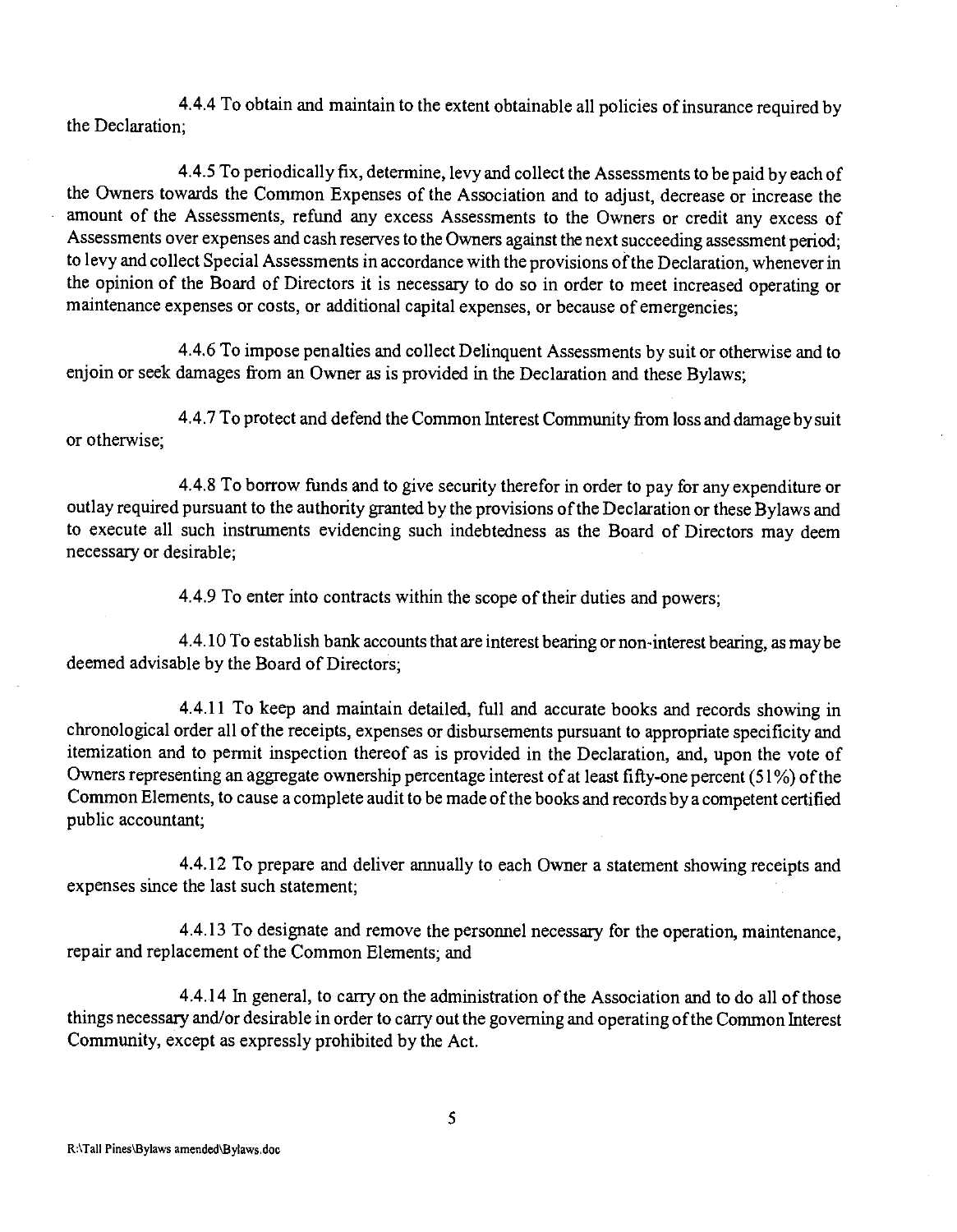4.5 Managing Agent. The Board of Directors may employ for the Association a Managing Agent (at a compensation established by the Board of Directors), to perform such duties and services as it shall authorize. The Board of Directors may delegate any of the powers and duties granted to it but, notwithstanding such delegation, shall not be relieved of its responsibility under the Declaration, the Articles or these Bylaws. If the Board of Directors delegates any powers relating to collection, deposit, transfer or disbursement of Association funds, (a) the Managing Agent or others to whom such powers arc delegated (collectively, "Delegatee") shall maintain all funds and accounts of the Association separate from the funds and accounts of the Delegatee, (b) the Delegatee shall maintain all reserve accounts of each association so managed separate from the operational accounts of each association, (c) fidelity bonds or insurance shall be maintained for or by the Delegatee in the amounts set forth in Section 4.14 below, and (d) an annual accounting of Association funds shall be prepared and presented to the Association by the Delegatee, a public accountant or a certified public accountant.

4.6 Election and Term of Office. Members of the Board of Directors shall be elected by a majority of the Owners voting at the annual meeting of the members of the Association. Terms of three members of the Board of Directors shall expire in one year and the terms of the other two directors in the following year. Despite the term limitation set forth herein, the term of any one director shall continue until such director's successor is duly elected and qualified, unless such director is removed in the manner hereinafter provided. At each annual meeting the members shall elect the same number of directors whose terms are expiring at the time of each election for a two (2) year term.

4.7 Vacancies. Vacancies in the Board of Directors caused by any reason other than the removal of a director by a vote of the Association shall be fulfilled by election by the remaining directors, even though they may constitute less than a quorum; and each person so elected shall be a director for the remaining term of the director they replace.

4.8 Removal of Directors. At any annual or special meeting of the Association, duly called, any one (1) or more of the directors may be removed, with or without cause, by the vote of Owners representing an aggregate ownership interest of at least sixty-seven percent (67%) of the members present and entitled to vote at any such meeting and a successor may then and there be elected to fill the vacancy thus created, Any director whose removal has been proposed by the Owners shall be given an opportunity to be heard at the meeting.

4.9 Organizational Meeting. The first meeting of a newly elected Board of Directors shall be held within thirty (30) days of such election at such place as shall be fixed by the directors at the meeting at which such directors were elected, and no notice shall be necessary to the newly elected directors in order to convene such meeting, providing a majority of the new Board shall be present at such election meeting.

4.10 Regular Meetings. Regular meetings of the Board of Directors may be held at such time and place as shall be determined, from time to time, by a majority of the directors, but at least two (2) such meetings shall be held each year. Notice of regular meetings of the Board of Directors shall be given to each director, personally or by mail, telephone, telegraph or telecopy, at least three (3) days prior to the day named for such meeting.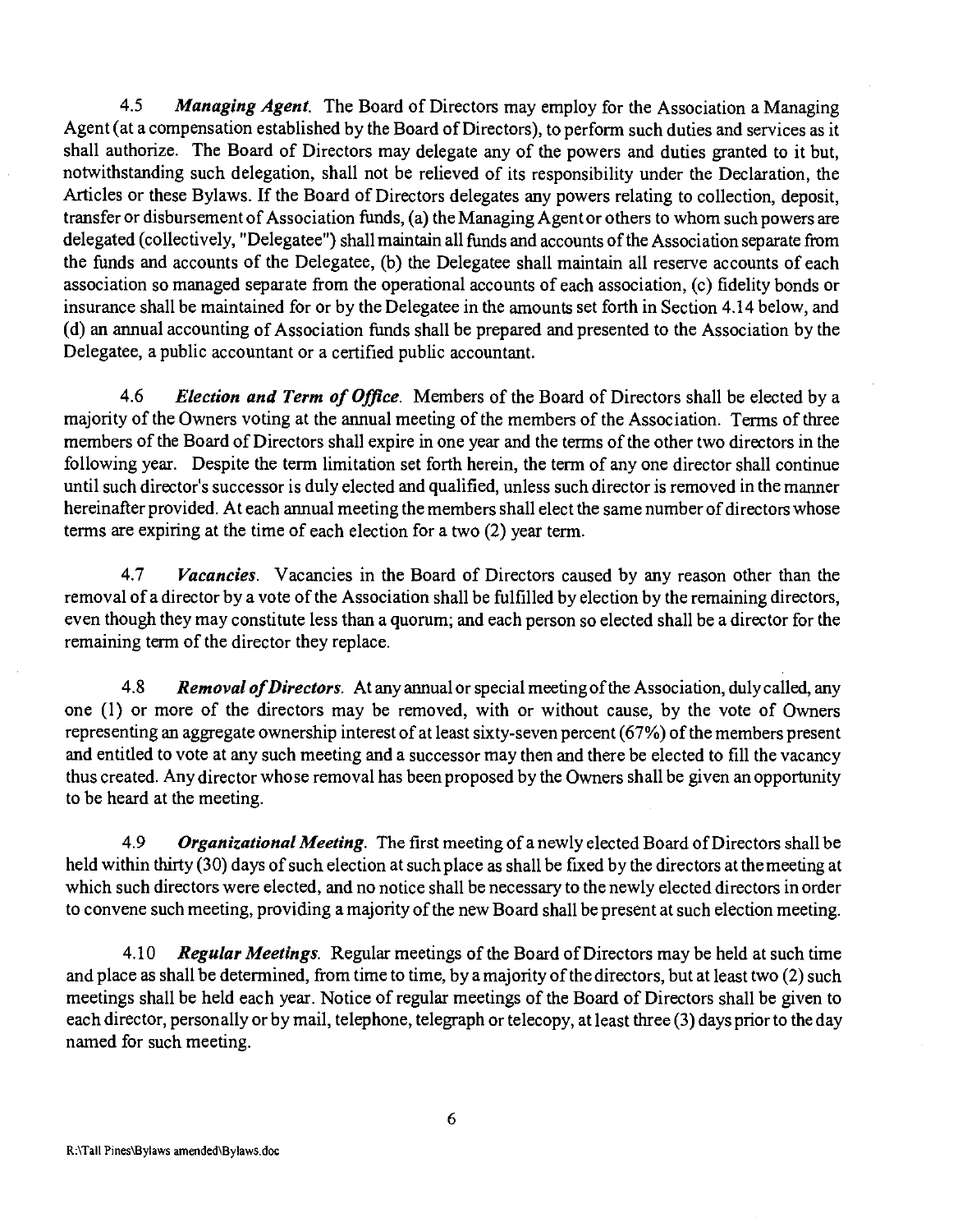4.11 Special Meetings. Special meetings of the Board of Directors may be called by the President, on the President's own initiative, on three (3) days' notice to each director, given personally, or by mail, telephone, telegraph or telecopy, which notice shall set forth the time, place and purpose of the meeting. Special meetings of the Board of Directors shall be called by the President or Secretary in like manner and on like notice on receipt of a written request to call such a special meeting from at least two (2) directors.

4.12 Waiver of Notice. Before or at any meeting of the Board of Directors, any director may, in writing, waive notice of such meeting and such waiver shall be deemed equivalent to the giving of such notice. Attendance by a director at any meeting of the Board shall be a waiver of notice by such director of the time and place thereof. If all the directors are present at any meeting of the Board of Directors, no notice shall be required and any business may be transacted at such meeting.

4.13 **Board of Directors Quorum.** At all meetings of the Board of Directors, a quorum is deemed present throughout any meeting if persons entitled to cast fifty percent (50%) of the votes on that board are present at the beginning of the meeting. The act of a majority of directors present at a meeting at which a quorum is present shall be the acts of the Board of Directors. If at any meeting of the Board of Directors there be less than a quorum present, the majority of those presentmay adjourn the meeting from time to time for periods of no longer than two (2) weeks until a quorum is obtained. At any such adjourned meeting, any business which might have been transacted at the meeting as originally called may be transacted without further notice.

4.14 Compensation: Fidelity Bonds. The members of the Board of Directors shall serve without salary or compensation. The Board of Directors shall require that all officers, employees and managers of the Association handling or responsible for Association funds shall furnish adequate fidelity bonds or insurance in amounts not less than fifty thousand dollars (\$50,000) or such higher amount as the Board of Directors may require. The premiums on such bonds shall be paid by the Association.

## ARTICLE 5

#### **OFFICERS**

5.1 Designation. The officers of the Association shall be a President, a Secretary and a Treasurer, all of whom shall be elected by the Board of Directors. Further, the Board of Directors may, in its discretion, elect one (1) or more Vice Presidents, an Assistant Secretary and/oran Assistant Treasurer. The same person may hold the offices of Secretary and Treasurer.

5.2 Election of Officers. The officers of the Association shall be elected annually by the Board of Directors at the organizational meeting of each new Board and shall hold office at the pleasure of the Board. All Officers must be members of the Association and the President must be elected fromamong the Board of Directors. One (1) person may hold concurrently more than one (1) office except that the President may not serve as both President and Secretary.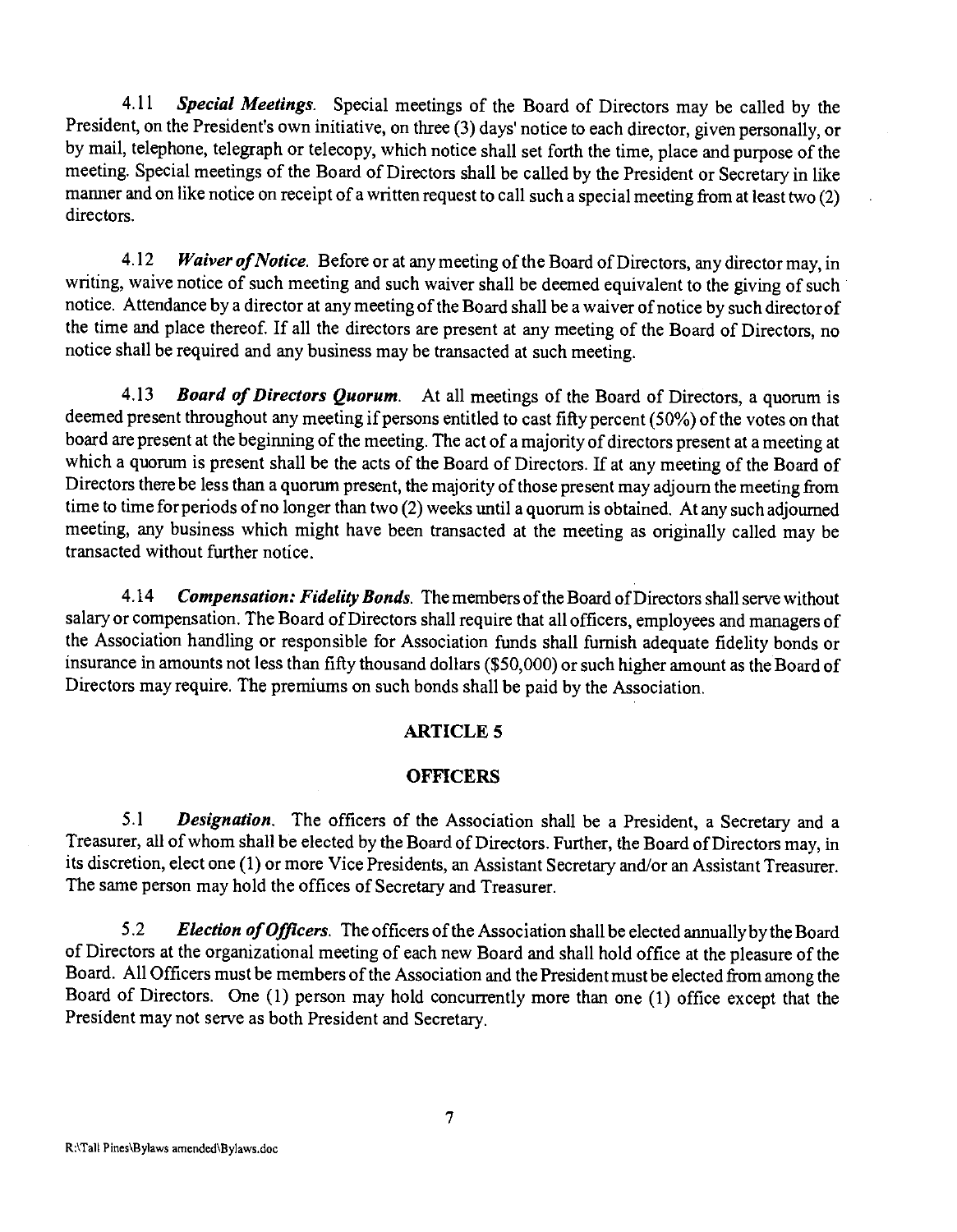5.3 Removal of Officers. Upon an affirmative vote of a majority of the members of the Board of Directors, any officer may be removed, either with or without cause, and his successor elected at any regular meeting of the Board of Directors, or at any special meeting of the Board called for such purpose.

5.4 President. The President shall be elected from among the Board of Directors and shall be the chief executive officer of the Association. The President shall preside at all meetings of the Association and of the Board of Directors. The President shall have all of the general powers and duties which are usually vested in the office of the president of a nonprofit corporation, including, but not limited to, the power to appoint committees from among the members from time to time as may be deemed appropriate to assist in the conduct of the affairs of the Association or as may be established by the Board or by the members of the Association at any regular or special meetings.

5.5 *Vice President*. The Vice President shall have all of the powers and authority and perform all the functions and duties of the President, in the absence of the President or in the President's inability for any reason to exercise such powers and functions or perform such duties.

5.6 Secretary. The Secretary shall keep the minutes of all the meetings of the Board of Directors and the minutes of all meetings of the Association; the Secretary shall have charge of such books and papers as the Board of Directors may direct; and shall, in general perform all the duties incident to the office of Secretary. The Secretary shall compile and keep up-to-date at the principal office of the Association a complete list of members and their last-known addresses as shown on the records of the Association. Such list shall also show opposite each member's name the number or other appropriate designation of the Lot owned by such member, the percentage interests in the Common Elements attributable thereto and a description of the Limited Common Elements assigned appurtenant to each Lot. Such list shall be open to inspection by members and other persons lawfully entitled to inspect the same at reasonable times during regular business hours. Assistant secretaries, if any, shall have the same duties and powers, subject to supervision by the Secretary.

5.7 **Treasurer**. The Treasurer shall have responsibility for Association funds, shall keep the financial records and books of account of the Association and shall be responsible for keeping full and accurate accounts of all receipts and disbursements in the name, and to the credit, of the Association in such depositories as may from time to time be designated by the Board of Directors. Assistant Treasurers, if any, shall have the same duties and powers, subject to supervision by the Treasurer.

## ARTICLE 6

## INDEMNIFICATION

6.1 Definitions. For purposes of this Article 6, the following terms shall have the meanings set forth below:

6.1.1 Proceeding. Any threatened, pending or completed action, suit or proceeding, whether civil, criminal, administrative or investigative and whether formal or informal;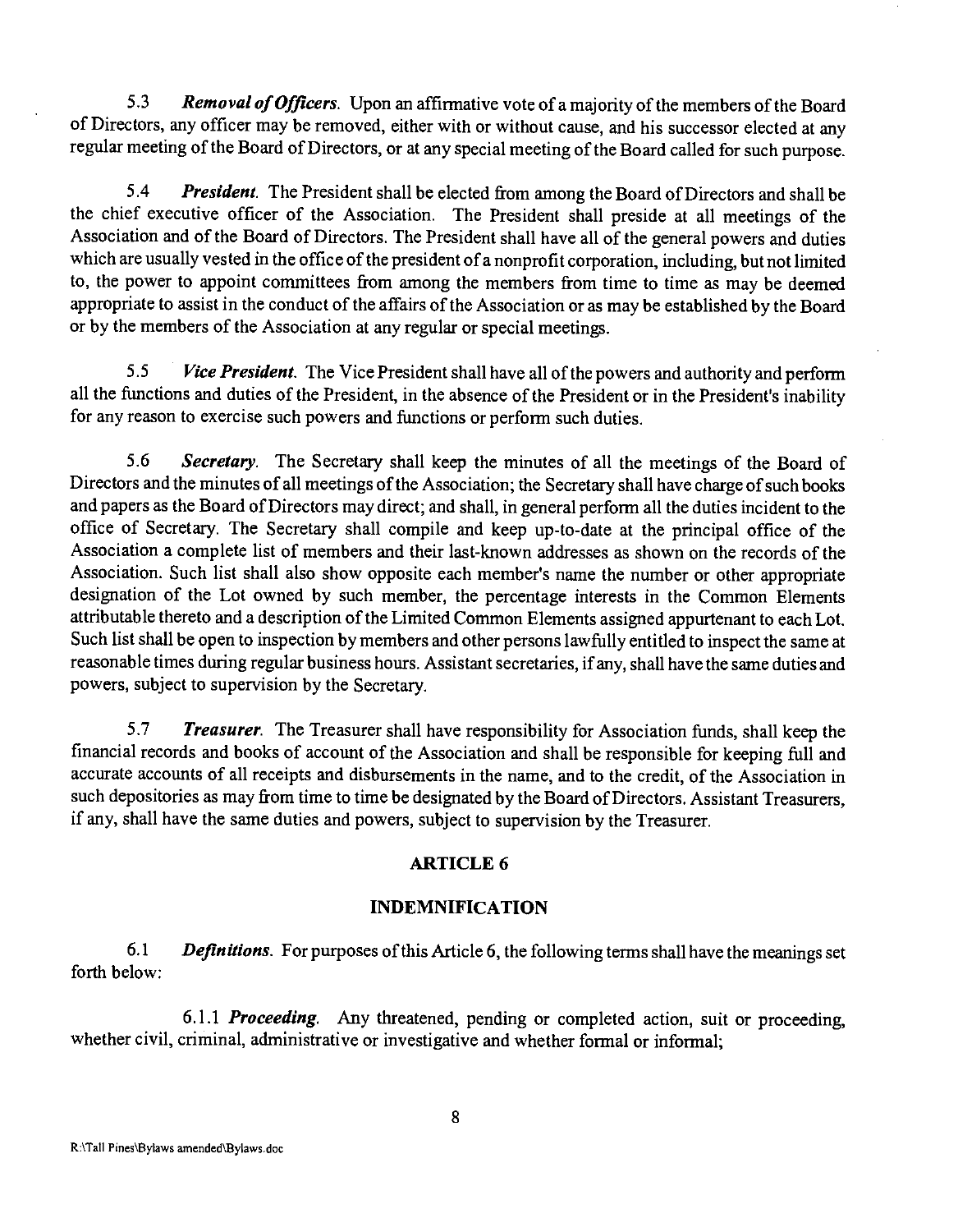6.1.2 Indemnified Party. Any person who is or was a party or is threatened to be made a party to any Proceeding by reason of the fact that he is or was a director or officer of the Association or a member of a committee formed by the Association or, while a director or officer of the Association or a member of a committee, is or was serving at the request of the Association as a director, officer, member, partner, trustee, employee or agent of another corporation, partnership, joint venture, trust, committee or other enterprise including, without limitation, any employee benefit plan of the Association for which any such person is or was serving as a trustee, plan administrator or other fiduciary.

# 6.2 Indemnjfication.

6.2.1 Except as provided in paragraph 6.2.4 of this Section 6.2, the Association shall indemnify against liability incurred in any Proceeding an Indemnified Party if:

I. He conducted himself in good faith;

II. He reasonably believed:

(a) In the case of conduct in his official capacity with the Association that his conduct was in the Association's best interest; or

(b) In all other cases, that his conduct was at least not opposed to the Association's best interests; and

III. In the case of any criminal proceeding, he had no reasonable cause to believe his conduct was unlawful.

6.2.2 The termination of any proceeding by judgment, order, settlement, or conviction, or upon a plea of nob contendere or its equivalent, is not of itself determinative that the individual did not meet the standard of conduct set forth in paragraph 6.2.1 of this Section.

6.2.3 The Association may not indemnify an Indemnified Party under this Section either:

I. In connection with a Proceeding by or in the name of the Association in which the Indemnified Party was adjudged liable to the Association; or

II. In connection with any proceeding charging improper personal benefit to the Indemnified Party, whether or not involving action in his official capacity, in which he was adjudged liable on the basis that personal benefit was improperly received by him.

6.3 Insurance. By action of the Board of Directors, notwithstanding any interest of the directors in such action, the Association may purchase and maintain insurance, in such amounts as the Board of Directors may deem appropriate, on behalf of any Indemnified Party against any liability asserted against him and incurred by him in his capacity of or arising out of his status as an Indemnified Party, whether or not the Association would have the power to indemnify him against such liability under applicable provisions of laws.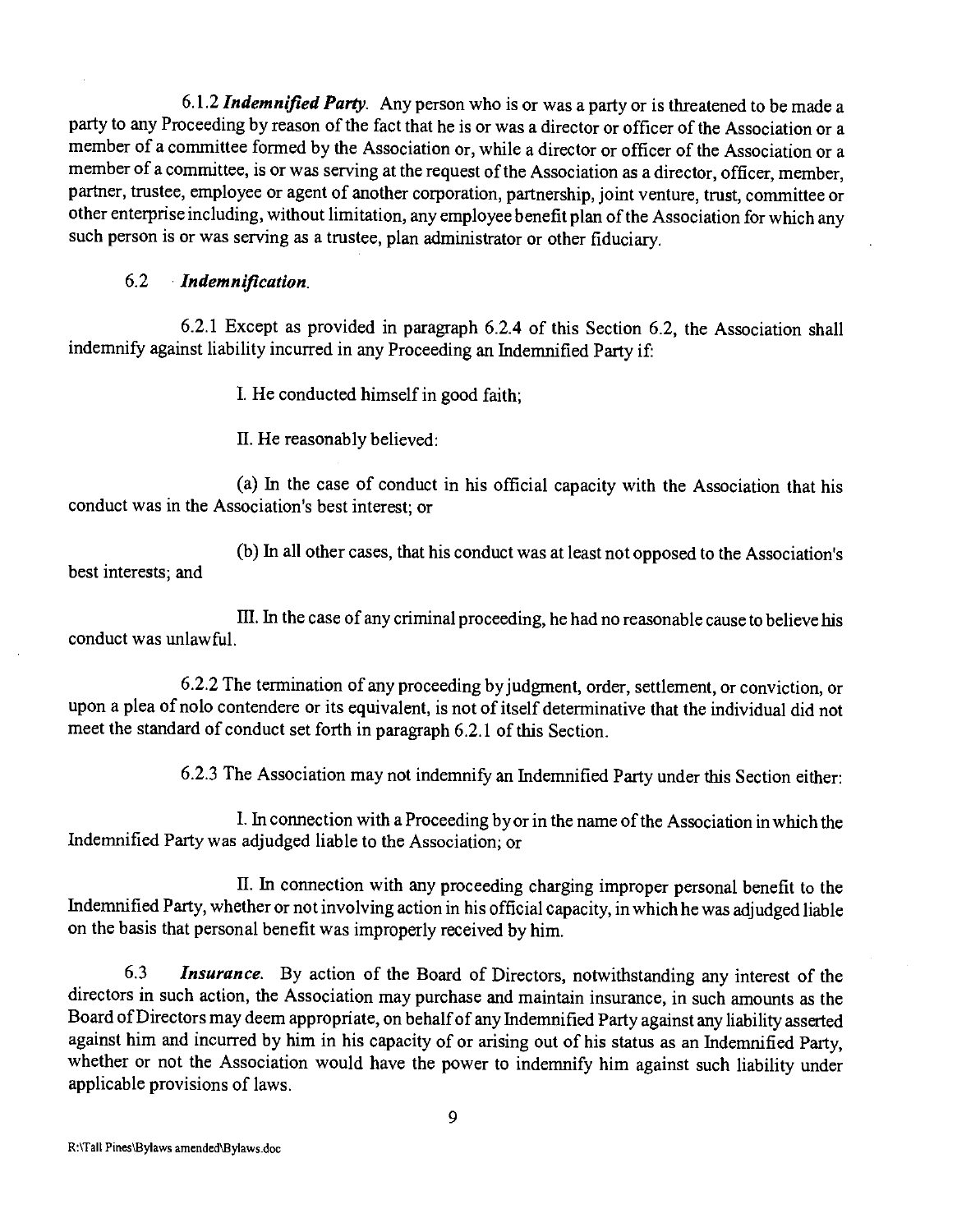$6.4$  Right to Impose Conditions to Indemnification. The Association shall have the right to impose, as conditions to any indemnification provided or permitted in this Article 6, such reasonable requirements and conditions as to the Board of Directors may appear appropriate in each specific case and circumstances including, without limitation, any one (1) or more of the following: (a) that any counsel representing the person to be indemnified in connection with the defense or settlement of any Proceeding shall be counsel mutually agreeable to the person to be indemnified and to the Association; (b) that the Association shall have the right, at its option, to assume and control the defense or settlement of any claim or proceeding made, initiated or threatened against the person to be indemnified; and (c) that the Association shall be subrogated, to the extent of any payments made by way of indemnification, to all of the indemnified person's right of recovery, and that the person to be indemnified shall execute all writings and do everything necessary to assure such rights of subrogation to the Association.

6.5 Non-Liability of the Directors, Board and Officers. Neither the Board of Directors nor officers of the Association shall be personally liable to the Owners for any mistake or judgment or for any acts or omissions of any nature whatsoever as such directors, Board of Directors or officers, except for any acts or omissions found by a court to constitute gross negligence or fraud.

### ARTICLE 7

### AMENDMENTS

7.1 Bylaws. These Bylaws may be amended by the affirmative vote of Owners representing fifty percent (50%) of the Owners eligible to vote and present in person or by proxy, at a meeting called for that purpose and at which a quorum is present.

7.2 Preparation of Amendments. The President and Secretary of the Association may prepare, execute and certify amendments to the Bylaws.

### ARTICLE 8

#### **MISCELLANEOUS**

8.1 Notice to Association. Every Owner shall timely notify the Association of the name and address of any Mortgagee, purchaser, transferee or lessee of his Lot. The Association shall maintain such information at the office of the Association.

8.2 Proof of Ownership. Every person becoming an Owner shall immediately furnish to the Board of Directors a photocopy or a certified copy of the recorded instrument vesting in that person such ownership, which instrument shall remain in the files of the Association. A member shall not be deemed to be in good standing nor shall he be entitled to vote at any annual or special meeting of members unless this requirement is first met.

8.3 Compliance. These Bylaws are intended to comply with the requirements of the Act and the Corporation Act. If any provisions of these Bylaws conflict with the provisions of any of such Acts, as